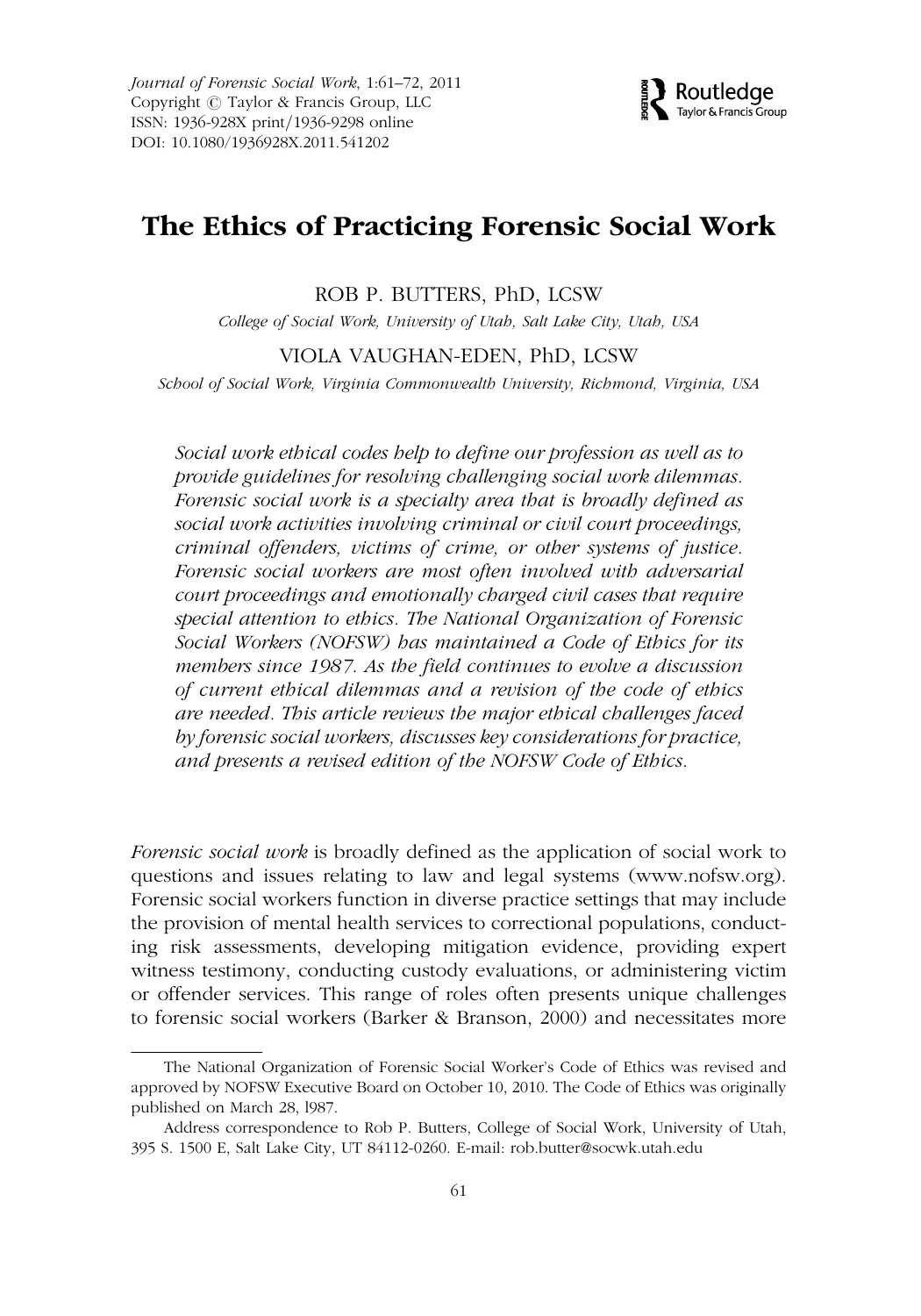specialized ethical guidelines in addition to those put forth by the National Association of Social Workers (NASW) (NASW Delegate Assembly, 1999). This article reviews relevant ethical literature, identifies areas of particular concern, and presents an updated ethical code for forensic social workers.

Forensic social work has been evolving for the last century (Maschi, Bradley, & Ward, 2009) but has only been officially recognized in the last 30 years as a specialty within the social work profession. Foundational to forensic social work is the contextual nature of the individual and the importance of social justice. Social work's core mission is to ''enhance human well-being and help meet the basic human needs of all people, with particular attention to the needs and empowerment of people who are vulnerable, oppressed, and living in poverty'' (NASW Delegate Assembly, 1999, p. 1). Additionally, social workers are charged with advancing ''human right and social and economic justice'' (Council on Social Work Education, 2008, pp. 5). Working with the justice system allows social workers to address issues of justice and injustice directly. Within this practice arena social workers can impact the well being of individuals, families, and communities as well as advocate for social justice, address discrimination, and effect policy change.

Professional ethics ''combine broad aspirations with specific rules of conduct'' (Congress, 2007, pp. 76) to create a uniform set of standards that become part of the profession's identity. Nearly all professional organizations have ethical standards that are often incorporated into credentialing standards, licensure, and membership requirements. The NASW prescribes the ethical code social work students and practitioners are bound to uphold (NASW, 1999). This code provides general guidelines regarding how social workers should interface with clients, organizations, and other professionals. Most social work ethical dilemmas faced by social workers can be negotiated through the application of these guidelines. In cases where there seem to be conflicting ethical obligations, as is frequently the case in forensic work, there are several frameworks for solving these dilemmas (Corey, Cory, & Callahan, 2007; Reamer, 1989; Strom-Gottfried, 2007). All these guides ask a series of questions designed to guide practitioners in cases of complex ethical conflicts. NASW provides a ''Framework for Solving Ethical Dilemmas'' as part of their ethics training packet. This framework is provided here and suggested for use by forensic practitioners (NASW, n.d.).

- 1. Why is this bothering me?
- 2. What is the primary dilemma?
- 3. Are there ethical issues involved?
- 4. Who will either face ethical issues or be affected by them?
- 5. What are the facts?
- 6. What value conflicts are present?
- 7. What ethical issues are in conflict? Are some more important than others?
- 8. What are the alternative courses of action/conflicts?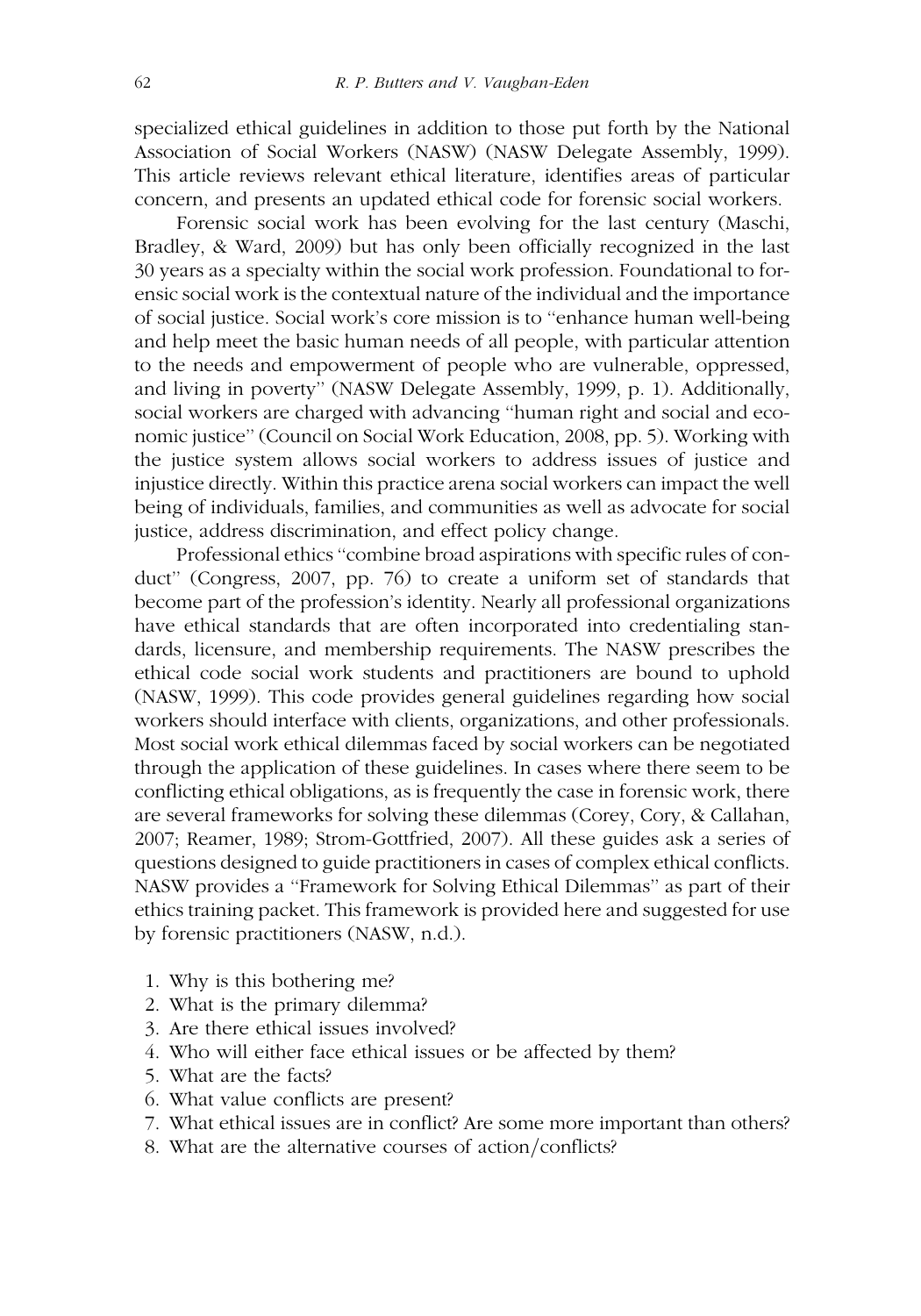- 9. What demonstrates the greatest mutual respect?
- 10. Can any of the alternatives be universalized, would I advise anyone else to follow the same course of action?
- 11. What are the consequences and risks of the courses of action?
- 12. What are the motives of those involved?
- 13. Am I being true to myself?
- 14. In light of these consideration what is my decision?

Most professional ethics are limited in scope to protecting patients and consumers from unscrupulous practitioners. Social work ethics extend beyond other professions with a strong social and economic justice component. Most other professions are not ethically prescribed to advocate for underserved, disenfranchised, and oppressed populations. Social workers are charged with promoting the core values of service, social justice, the dignity and worth of the person, the importance of human relationships, integrity, and competence (NASW, 1996). The expansive nature of this value system requires special attention to ethical practice and the application of professional knowledge, skills, and values to client systems at micro, mezzo, and macro levels to promote the needs of all people. Forensic social workers may be especially vulnerable to ethical challenges while working with conflicted criminal or civil court proceedings, work in institutional settings, and interfacing with a ''blind'' justice system. The ethical provision of social work cannot be, nor should it be, ''blind.''

Through forensic social work we have numerous opportunities to ''flex'' our social work skills and assist the justice system in prescribing justice for all parties, not just those with privilege or financial backing. Although work with the justice system can be professionally and emotionally challenging, forensic social workers provide an essential service. A social work perspective that values multiple perspectives; understands the impact of race, culture, and poverty; and applies knowledge from theory and science effectively bridges the divides that frequently stagnate and interfere with resolution of cases. When cases are resolved efficiently, humanely, and after careful consideration of all applicable information, we can reach the best possible resolution for all parties. This is the role of the forensic social worker in legal proceedings.

One of the biggest challenges that forensic social workers face is effectively practicing their social work skills in an adversarial legal system (NASW, 1997). Most social workers are trained to work toward mutually beneficial outcomes for either side of a dispute, whereas the legal system, at least superficially, seems to promote winners and losers. While initially challenging for most, work within the justice system can be extremely rewarding for social workers and replete with opportunities to promote social justice. The utilization of social work knowledge and skills nearly always serves the interest of justice, and countless judges, prosecutors, and defense attorneys depend on social workers as their most trusted of professional allies. By bringing concepts like restorative justice, therapeutic jurisprudence, and an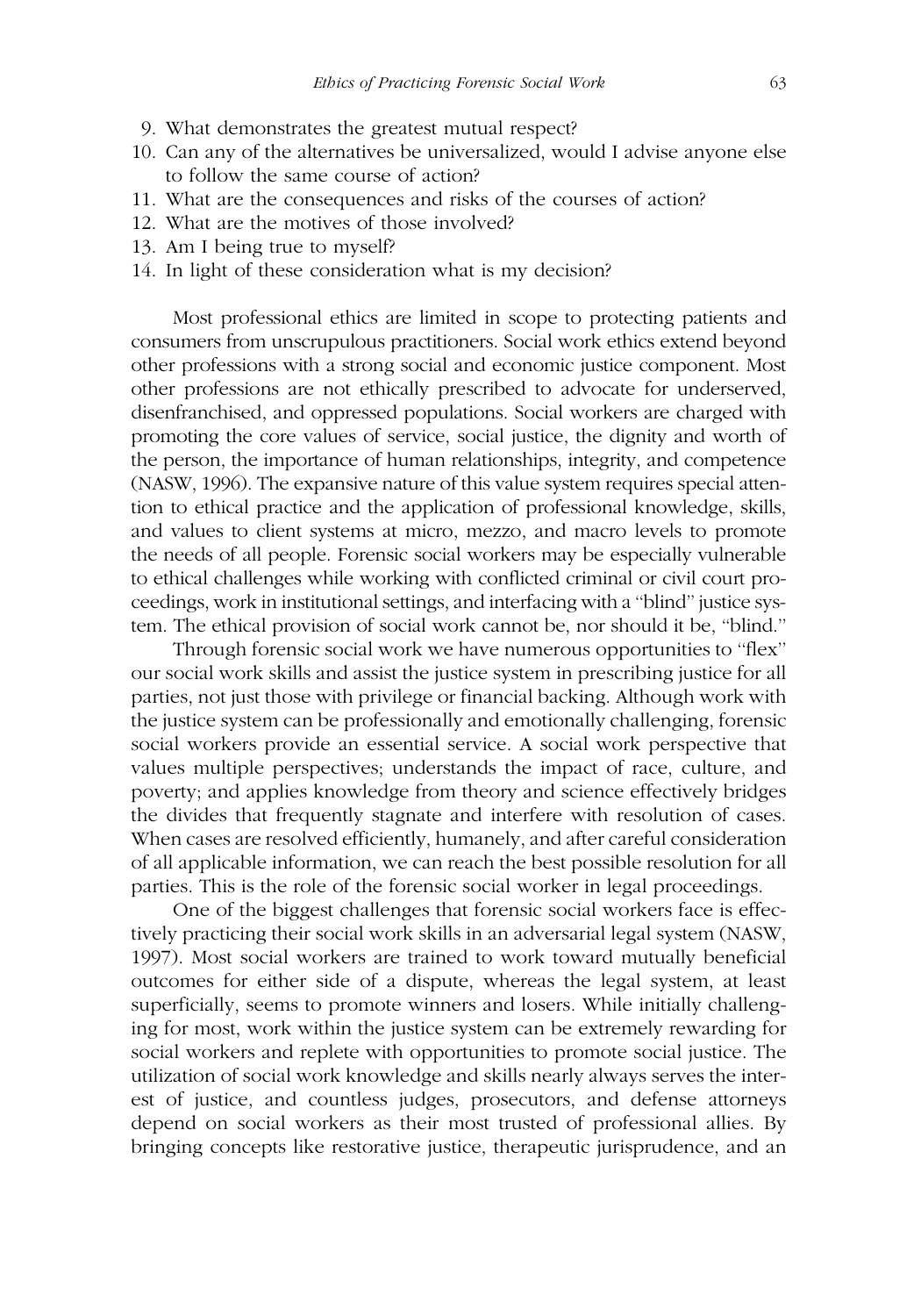awareness of the impact of race, culture, and poverty into courtrooms, forensic social workers provide an invaluable service to the community.

Forensic social workers work closely with legal counsel, including defense attorneys, prosecutors, guardian ad litems, state attorneys, or various other legal advisors. While one of the great joys of forensic social work is collaborating with these professionals, it is important to understand how our ethical obligations differ, and at time may even conflict (NASW, 1997). The definition of the client and the boundaries of that client-professional relationship is an area where social workers and lawyers have divergent definition and ethics.

Attorneys typically have a very narrow definition of who their client is and function strictly within their role as advocates and counsel throughout proceedings. Social workers define the client with additional complexity as we consider issues of self-determination, confidentiality, duty to warn, and protection of children and other vulnerable populations. Therefore clarification of our role and the boundaries of that role are especially important in forensic work. Utilizing supervision with supervisors and peers both within and outside the profession are vital to managing forensic ethics. There are no easy answers when faced with challenging practice situations like an aggressive client who verbalizes general, rather than specific, homicidal intentions, or a sexual offender who discloses a strong desire to continue to offend, without a threat towards a specific person, or a stabilized psychotic patient with a history of violence who reports that he/she will discontinue their medication upon discharge. Although our ethics mandate that we advocate for self-determination, we must also balance the needs of our client with community safety. This potential dual role is best negotiated through clear communication with clients about our role and obligations not only to them, but to the community.

Many times forensic social workers are retained as ''hired guns'' in criminal or civil proceedings as mitigation specialists, expert witnesses, or fact witnesses. In these roles, social workers may be vulnerable to presenting information that is unbalanced and promotes the agenda of an individual party in the case (Pollack, 2003). This role presents challenges to many social workers who make their living testifying in court. In any case, remaining impartial and fair, while advocating for our client and the safety well being of all is the best way to negotiate our professional ethic (NASW, 1998). A social worker retained by an attorney could also encounter additional ethical conflicts in even the seemingly irrefutable abuse reporting requirements.

Social workers are mandated reporters of child, elder, and vulnerable persons abuse in all 50 states. This reflects the highest ethical and moral commitment to advocate and protect vulnerable populations. When social workers are retained by an attorney, the social worker would typically be bound by the attorney-client privilege and could not report abuse uncovered through the course of their work. In this case, social workers continue to be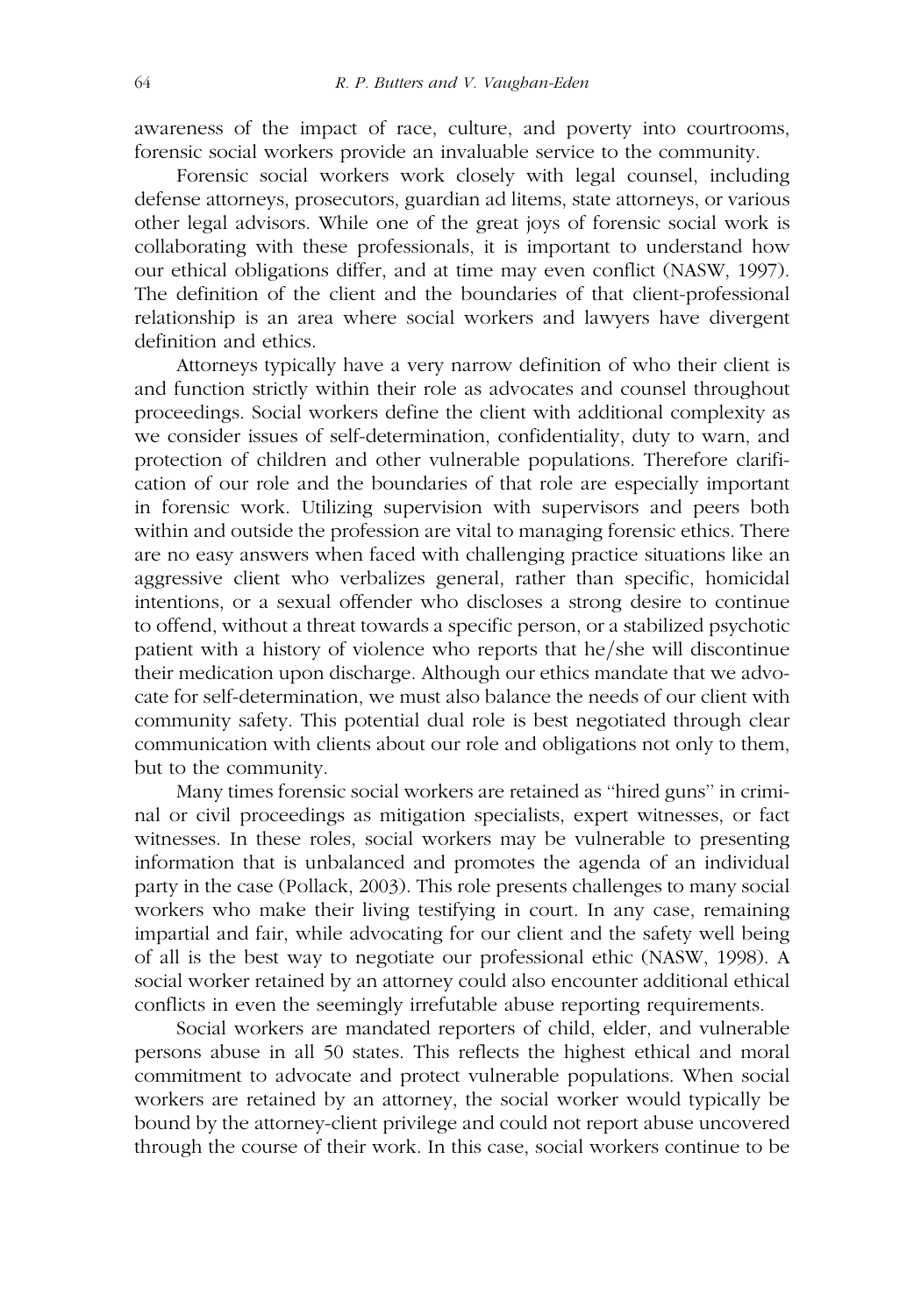bound by their ethical and legal duty to report abuse but are constrained by their role and by another profession's ethics. A typical case would be a social worker who is hired as a mitigation specialist for a defense team. In this case the identified client is the defense council and any information uncovered in the course of the work is the property of the defense team. So while the social worker may uncover abuse information that would normally have to be reported, this information can only be reported back to council. To report the abuse to authorities would breach the attorney-client privilege, but not to report violates the law. In either case the social worker could face professional, licensing, legal, or civil repercussions. This presents an unsavory ethical dilemma that has no easy resolution. The most ethical and professional option is for forensic social workers to anticipate these dilemmas and clarify roles, responsibilities, and legal issues prior to engaging in work that could compromise professional ethics.

Social workers are often put into legal and ethical binds by different reporting requirements mandated by agency policy, local ordinances, state law, and federal law. In many residential or secure facilities, agency policy often requires social workers to report drug use, sexual activity, or possible threats to security, even if disclosed in a therapeutic setting. In addition, many specialized courts like drug courts or mental health courts require therapy but also require the reporting of substance use. The reporting of drug use back to the court often results in incarceration or sanctions by the court. Even with the proper releases signed; this is a slippery ethical situation because of the coercive nature of these court-ordered programs.

Federal drug reporting laws also present a challenge to social workers (U.S. Department of Health & Human Services [HHS], 1987). The Drug Abuse Prevention, Treatment, and Rehabilitation Act (21 U.S.C. 1175) provides special protection for those clients in addictive rehabilitation services in section 42 of the Code of Federal Regulations (CFR), Part 2. These federal laws can conflict with agency, school, or even state reporting requirements and are best resolved through supervision and application of a problemsolving rubric.

Other areas of practice that are troublesome for the forensic social worker are issues of informed consent with court-mandated clients. Often, treating clinicians are called upon to provide progress reports or other information to the court regarding work with offenders of crime. Clearly, when releases are signed voluntarily and informed consent is obtained appropriately, there is no ethical conflict. But, in most cases the offender has been ordered to participate in treatment as a condition of probation or parole, and required to waive some rights to confidentiality. This coerced agreement and release of information, too often signed in duress, are not valid forms of consent and do not meet our social work ethical standard for informed consent. The social worker must be cautious not to simply accept that that the client has waived these rights and is required to help the client understand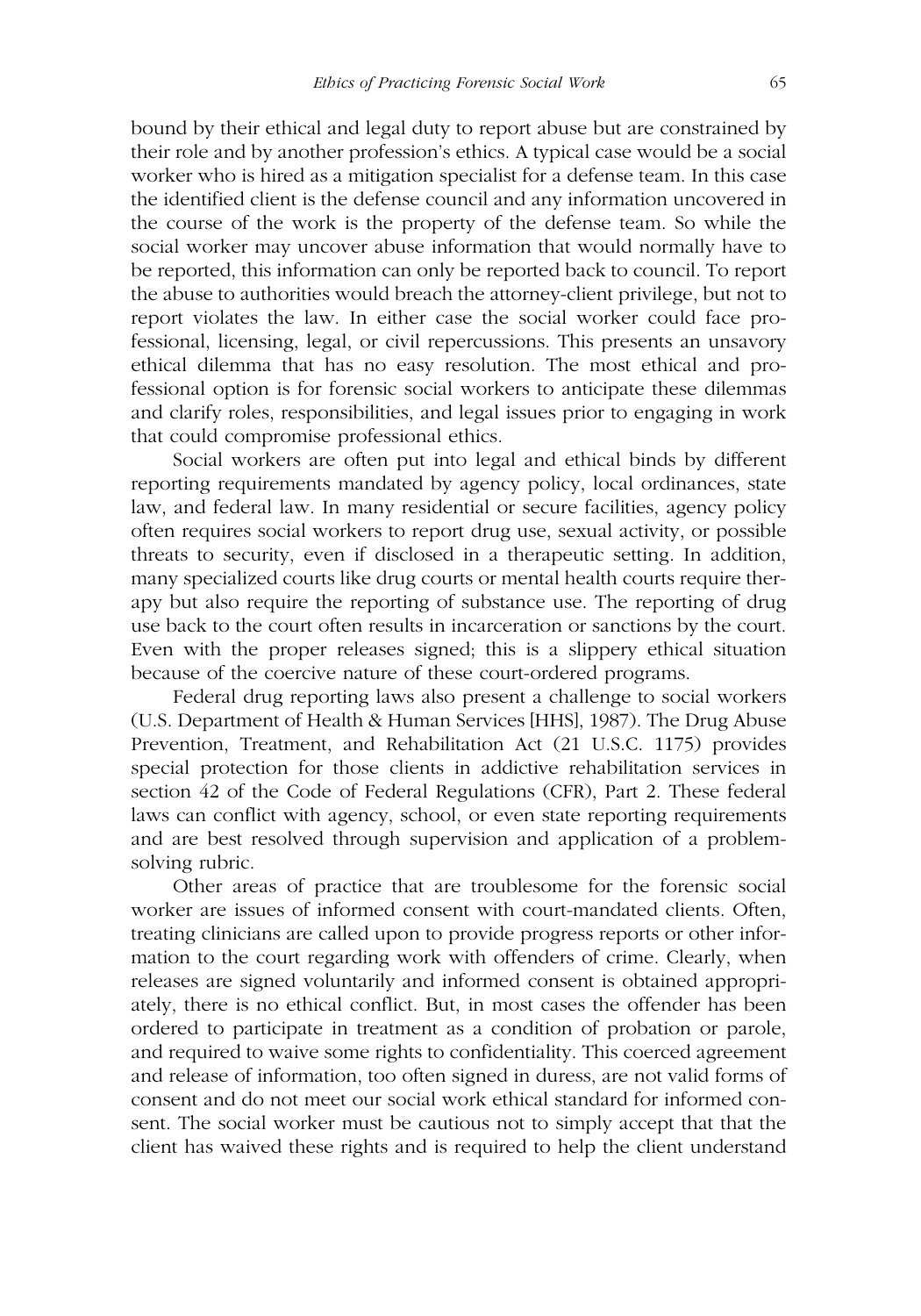the consequences of this release. Helping the client understand their rights to confidentiality and clarifying the limits of this agreement is not just best practice but is prescribed by our ethics. By educating clients about this right we empower them and promote self-determination, self worth, and dignity. It is unfortunate that many of these individuals have never really given informed consent. By promoting a strengths perspective with the offender, we also begin to address motivation for treatment. Once a client makes an informed choice and assumes responsibility for their treatment and the accompanying progress reports, we have avoided one of the most challenging issues we face in working with court-mandated clients.

An all-too frequent ethical dilemma encountered by forensic social workers is duality of the forensic and therapeutic roles. These frequently co-occurring but generally incompatible roles (Sarnoff, 2004) are part of everyday social work practice for thousands of social workers. This dilemma has been hotly debated in the psychological literature (Appelbaum, 1997; Greenberg & Sherman, 1997, 2007; Heltzel, 2007) and will likely continue to be a challenging area for professional working with the justice system. Strictly speaking, there should be no dilemma as our code of ethics clearly cautions against these kinds of dual roles (NASW Delegate Assembly, 1999) and promotes early identification and avoidance whenever possible. But the debate persists and forensic social workers are frequently faced with this dual role. For example, as a clinician treating a court-mandated client we are called upon to provide progress reports and eventually a discharge summary to the court. Usually, the court is interested in just three basic pieces of information: (a) is the client attending treatment? (b) did the client complete the program and satisfy the orders of the court? and (c) are they rehabilitated and is their risk to the community reduced? Providing the progress or completion information is reporting on clinical progress and poses no ethical conflict, but the assessment of future risk is clearly a forensic role and potential dual role. Ideally, a separate evaluator could conduct the risk assessment and this could be submitted separately to the court, whereby avoiding any conflict of interest. Unfortunately, engaging two or more independent practitioners often represent an unnecessary burden to both the client and the agency, especially in rural settings. Anticipating and avoiding these conflicts whenever possible is the first line of defense. Taking steps to minimize acting in a dual role, clarifying possible conflicts before they come up, consulting with supervisors and peers, and most importantly, being transparent about these conflicts of interest are part of ethical forensic practice.

Conducting research with vulnerable, incarcerated, and/or victimized populations presents real ethical dilemmas not only in protecting their rights to informed consent but also in the potential use of the research once published. Too many policy makers and politicians are primed to take research findings out of context to promote agendas that may serve to further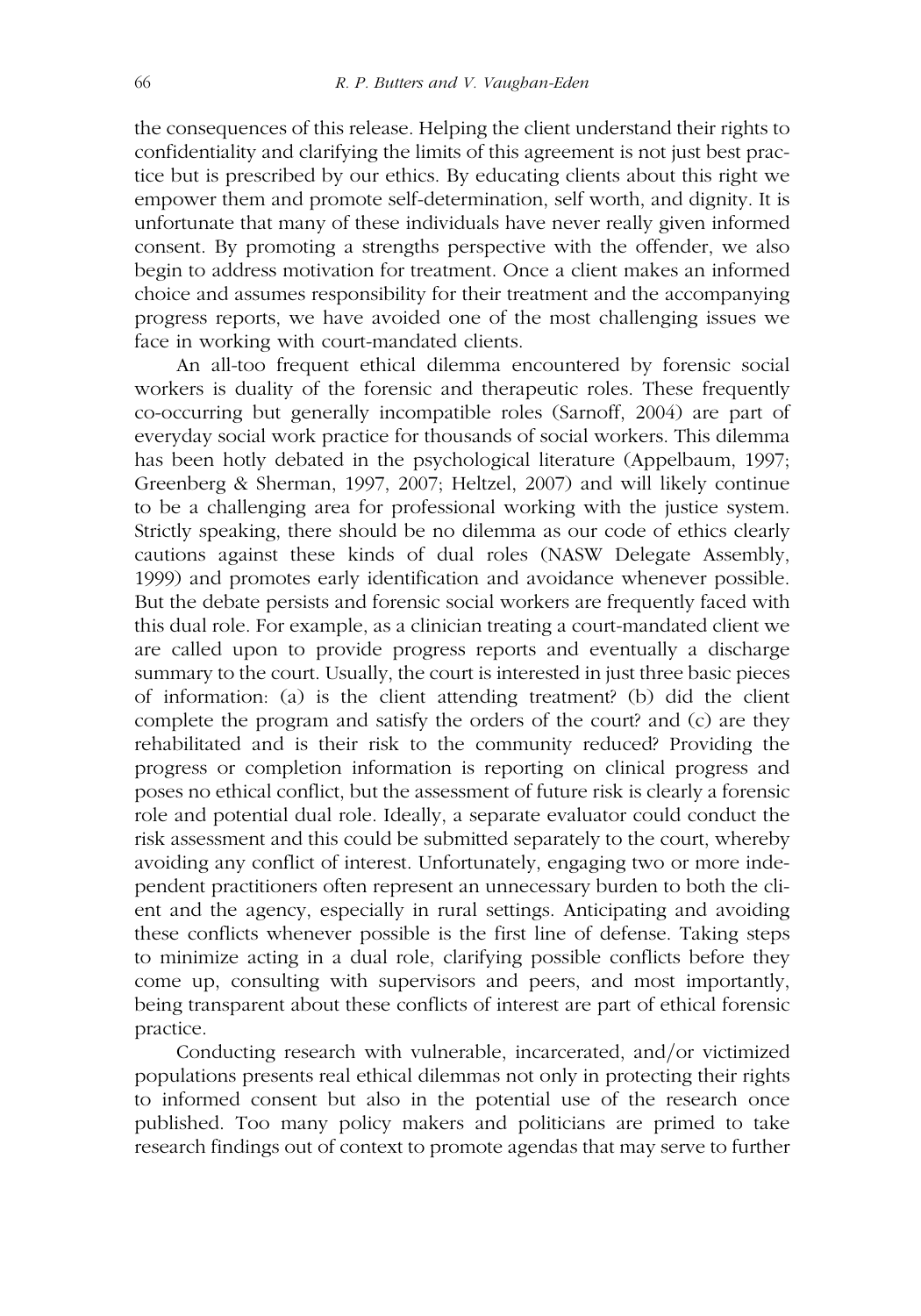marginalize vulnerable populations and perpetuate bias towards persons of color. Individuals involved with the justice system are, unfortunately, accustomed to coercive and confusing rules and regulations and may easily be coerced into participating in research. The ready access to offenders in institutions could be used by unscrupulous researchers without considering the larger social justice issues and individual rights. Additionally, we often fail to adequately consider the potential for harm when conducting clinical trials in intervention research. With such a high incidence of trauma, substance abuse, and child maltreatment in the juvenile and adult correctional populations, we must be especially cautious about the potential harm associated with unproven interventions. The potential for harm with victim populations is also significant and research with these populations must be carefully considered and monitored. Frequently, recidivism studies use sensitive archival data that may include social and criminal histories that must be carefully safeguarded to ensure the confidentiality of the participants. The sensitive nature of this information cannot be overstated.

The use of evidenced-based and evidence-informed practice becomes even more urgent ethical issue in work with criminal offenders. While the application of ineffective or inefficient treatment practices results in poor individual outcomes with any client, sub-standard treatment of criminal offenders has even larger ripple effects. Inadequate treatment for sex offenders, domestic violence perpetrators, and even property crime offenders too often leads to additional victims of crime as well as a tremendous financial cost. The lost opportunity for the offender to be a contributing member of society and the cost of assisting the victims of crime are compounded by the tremendous costs of additional policing, court, and incarceration. When viewed through the lens of psychosocial and financial impact on society, we cannot afford to provide anything but the most rigorously evaluated treatments for these populations. Forensic social workers are ethically bound to use science to inform practice as well as contribute to the knowledge base through program evaluation and original research.

While none of these ethical issues presented here are necessarily unique to forensic social work, they do arise more frequently and with a higher potential for harm in this specialty area. Social workers within the legal system and related social service programs must be particularly sensitive to potential ethical conflicts. Social workers should continually evaluate their activities with special attention to roles, boundaries, and power differentials to protect the interests of both individual clients and the larger community. While it is beyond the scope of any code of ethics to prescribe procedures for every situation, the code of ethics created by the National Organization of Forensics Social Work provides more specific guidelines to resolve these dilemmas. The most recent revision of the NOFSW Code of Ethics is provided here to assist social workers working with criminal justice and forensic populations.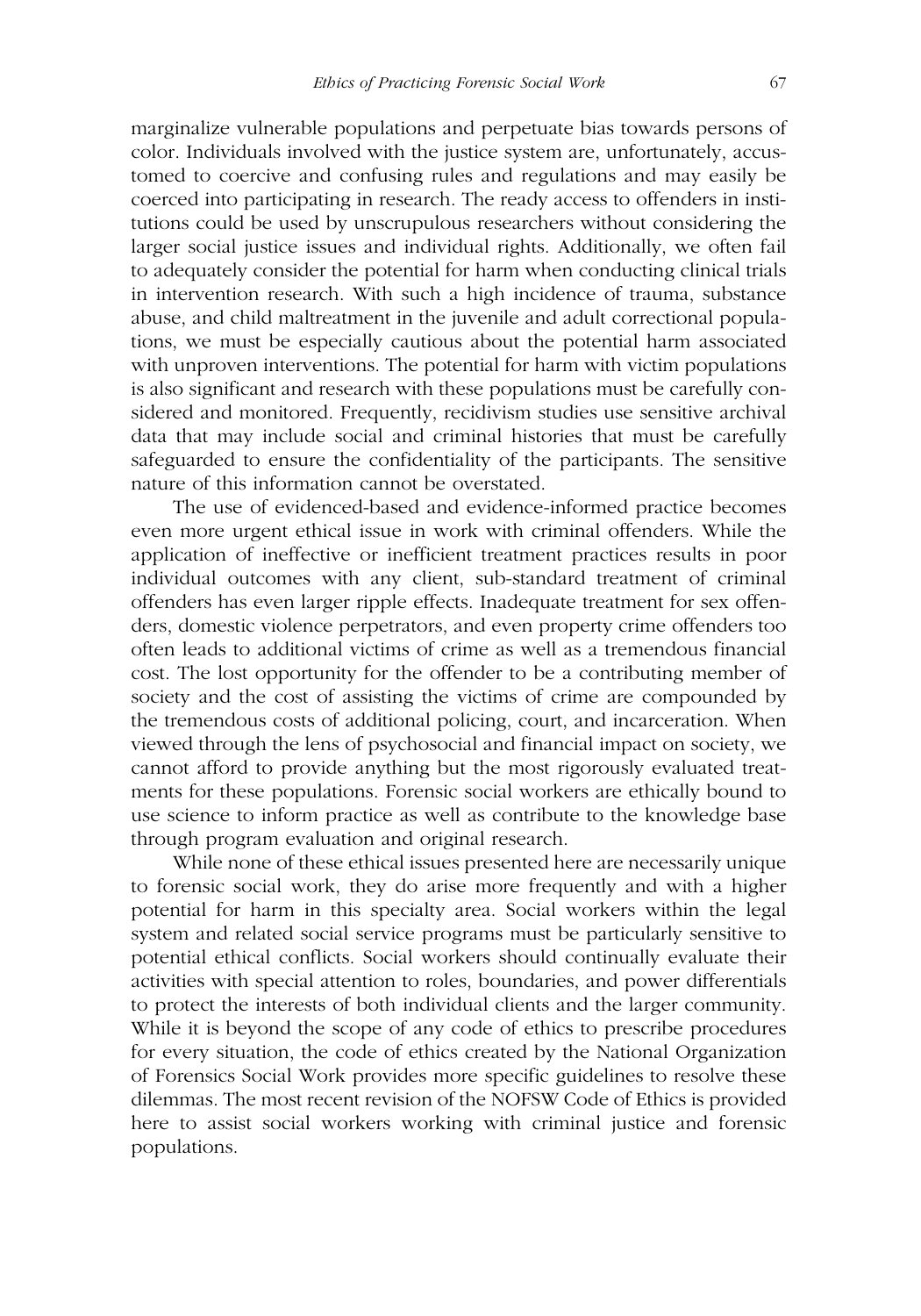# NATIONAL ORGANIZATION OF FORENSIC SOCIAL WORK'S CODE OF ETHICS PREAMBLE

In accepting membership in the National Organization of Forensic Social Work, each Forensic Social Work Practitioner solemnly pledges to adhere to the Code of Ethics. The Forensic Social Work Practitioner agrees, in accordance with this Code of Ethics, to fulfill the following obligations to society, fellow colleagues and their organizations, individual members of the National Organization of Forensic Social Work and the National Organization of Forensic Social Work. Each Forensic Social Work Practitioner shall promote well being, minimize potential harm, and encourage the equal availability of quality Forensic Social Work services to all.

# Section I: Ethical Responsibility to the National Organization of Forensic Social Work

Canon l. Each member of the National Organization of Forensic Social Work shall possess the required qualifications of education, background and experience to perform the duties of a Forensic Social Work Practitioner.

Canon 2. Members of the National Organization of Forensic Social Work shall not misrepresent a member's qualifications, education, background, or experience either orally or in writing for any purpose, including purposes of obtaining membership, licensing, and/or certification.

Canon 3. Each Forensic Social Work Practitioner shall keep abreast of changing laws effecting practice, participate in service training programs, attend professional conferences, expand their practice skills through professional publications, consult on forensic matters with professional colleagues, and present educational material to colleagues and other professionals when so requested.

Canon 4. Each member shall be responsible for informing other professionals and the public about the work and standards of the National Organization of Forensic Social Work.

Canon 5. The Forensic Social Work Practitioner shall clearly distinguish between his/her statements made on behalf of the National Organization of Forensic Social Work and those made as a private citizen.

Canon 6. The Forensic Social Work Practitioner shall attempt to clearly identify potential conflicts among laws, rules, policies and treatment goals when serving the client, in consultation with other agencies, or with members of society.

Canon 7. Each Forensic Social Work Practitioner who pursues scholarly inquiry through research and publication shall insure confidentiality and minimize physical and/or psychological harm to all clients.

Canon 8. Members of the National Organization of Forensic Social Work shall only participate in research with subjects who have voluntarily given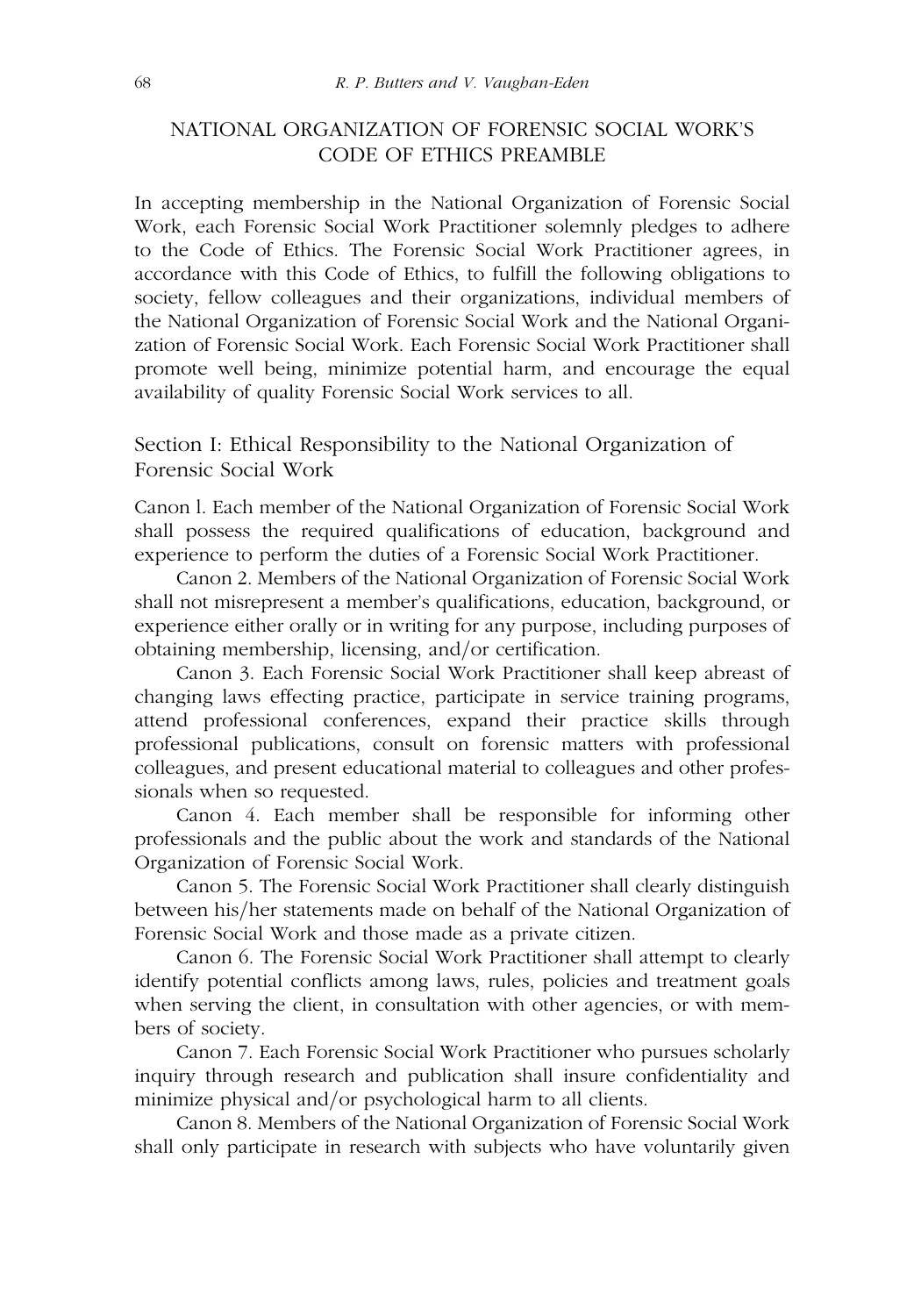his/her informed written consent. Care shall be taken to protect the privacy and dignity of research subjects. There shall be no penalty to the client for refusal to participate in any research project.

Canon 9. Appropriate credit should be given in publications according to standards set by publishers. Major contributors shall be listed. The primary author should be listed first.

### Section II: Ethical Responsibilities to Employers and Colleagues

Canon 10. The Forensic Social Work Practitioner shall adhere to commitments voluntarily entered into between the Forensic Social Work Practitioner and the employing agency.

Canon 11. The Forensic Social Work Practitioner shall report unethical conduct of employers or colleagues to appropriate agencies and/or professional organizations.

Canon 12. The Forensic Social Work Practitioner shall refuse to participate in any unethical conduct or procedure against any client, colleague, or agency.

Canon 13. The Forensic Social Work Practitioner shall treat clients, colleagues, supervisees, students, and trainees with respect and dignity.

Canon 14. The Forensic Social Work Practitioner shall conduct evaluations of supervisees, students, or trainees in a fair and equitable manner according to agency norms or personnel practices. Such evaluations shall be shared with the subject of said evaluation.

Canon 15. The Forensic Social Work Practitioner shall consult with colleagues upon request.

Canon 16. The Forensic Social Work Practitioner shall not solicit clients from the member's agency for private practice unless such is in accordance with the agency's policies.

Section III: Ethical Responsibilities to Clients

Canon 17. The Forensic Social Work Practitioner shall not discriminate on the basis of race, nationality, religion, color, age, sex, sexual orientation, mental or physical disability, political belief, marital, or legal status in providing Forensic Social Work services.

Canon 18. The Forensic Social Work Practitioner shall clearly identify the source of referral, inform individuals being evaluated or treated of the nature and purpose of the evaluation, and use applicable standards of confidentiality with whom the information will be shared.

Canon 19. The Forensic Social Work Practitioner shall not provide treatment that could endanger the physical, emotional, or psychiatric health of the client.

Canon 20. The Forensic Social Work Practitioner shall seek consultation when appropriate.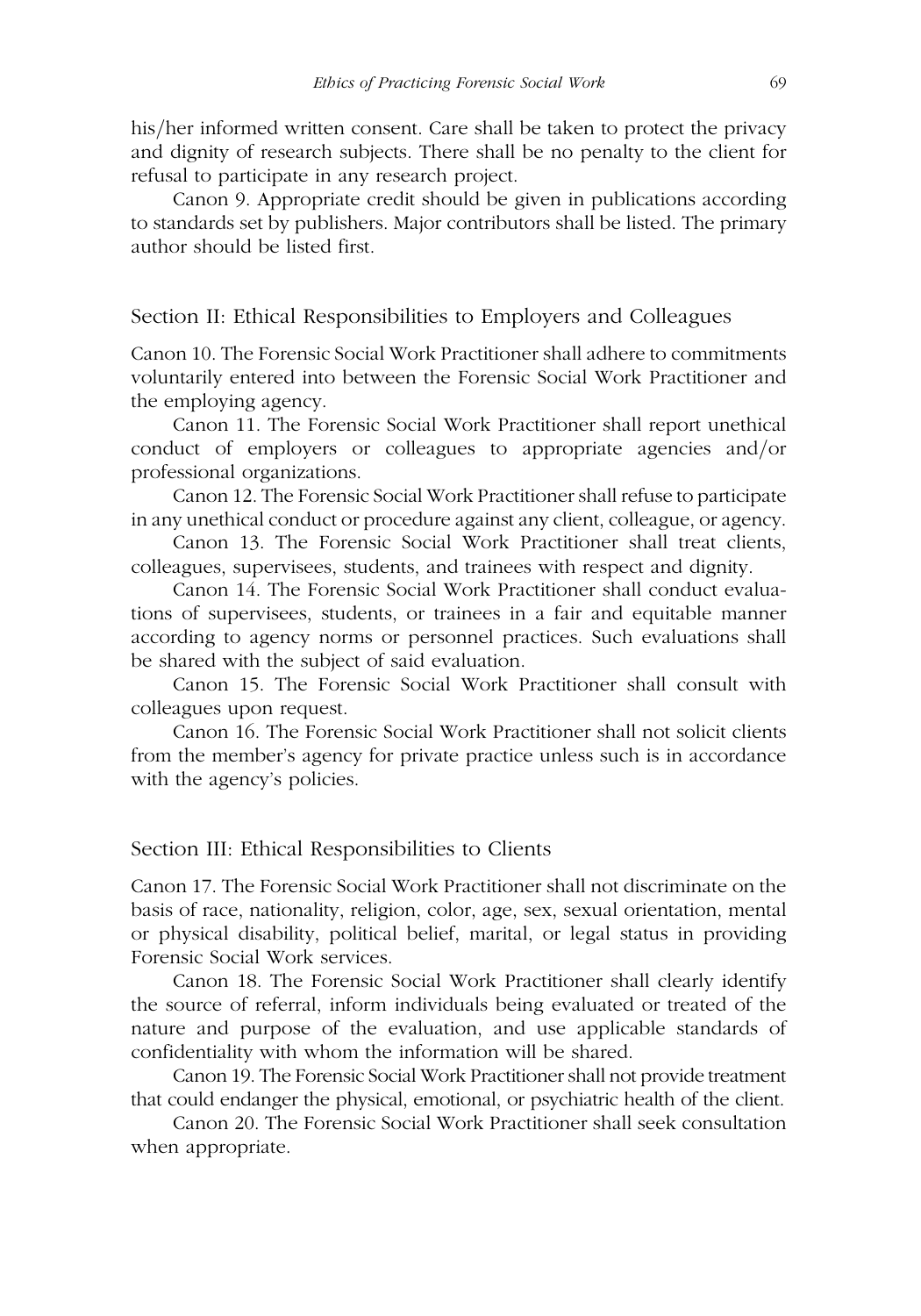Canon 21. The Forensic Social Work Practitioner shall make referrals to other professionals and agencies when it is deemed to be in the best interest of the client. The client shall be informed of such referral.

Canon 22. The Forensic Social Work Practitioner shall avoid potential conflicts of interest by refusing to accept clients when there is a possible conflict between personal, family and/or professional responsibilities.

Canon 23. When terminating treatment against the client's wishes, care shall be taken to adequately explain the basis for the Forensic Social Work Practitioner's decision and to insure the opportunity for continuity of services by appropriate referral to other professionals or agencies.

Canon 24. The Forensic Social Work Practitioner shall protect the confidentiality of all records and documents subject to law. Disclosures of information shall be made only with the client's informed, written consent.

Canon 25. The Forensic Social Work Practitioner shall set reasonable and customary fees which are in accordance with rates for services performed of a similar nature by other professionals.

Canon 26. The Forensic Social Work Practitioner shall make services available to selected indigent clients.

Canon 27. The Forensic Social Work Practitioner shall receive remuneration for services performed.

Canon 28. The Forensic Social Work Practitioner shall not engage in any illegal activities, fraud, or deceit.

Canon 29. The Forensic Social Work Practitioner shall not accept, demand, give, or receive anything of value for making or receiving a referral from a colleague.

Canon 30. The Forensic Social Work Practitioner shall not allow his/her personal problems, mental illness, or drug or alcohol dependency to interfere in the delivery of services to clients. The Forensic Social Work Practitioner has the responsibility to seek appropriate treatment.

Canon 31. The Forensic Social Work Practitioner shall not engage in any sexual contact with clients, students, or any person under the authority of the Forensic Social Work Practitioner.

Canon 32. The Forensic Social Work Practitioner shall report any documented or suspected child abuse or neglect, abuse of patients or any other dependent persons to appropriate local or federal agencies in accordance with relevant local and national laws.

Canon 33. The Forensic Social Work Practitioner shall notify both the appropriate legal authorities and identified potential victim(s) when serious threats to do imminent bodily harm are made by clients.

Canon 34. The Forensic Social Work Practitioner shall obtain written consent of clients when videotaping or recording interviews for professional or educational purposes.

Canon 35. The Forensic Social Work Practitioner shall be mindful of special duties to clients under legal age and shall insure that only the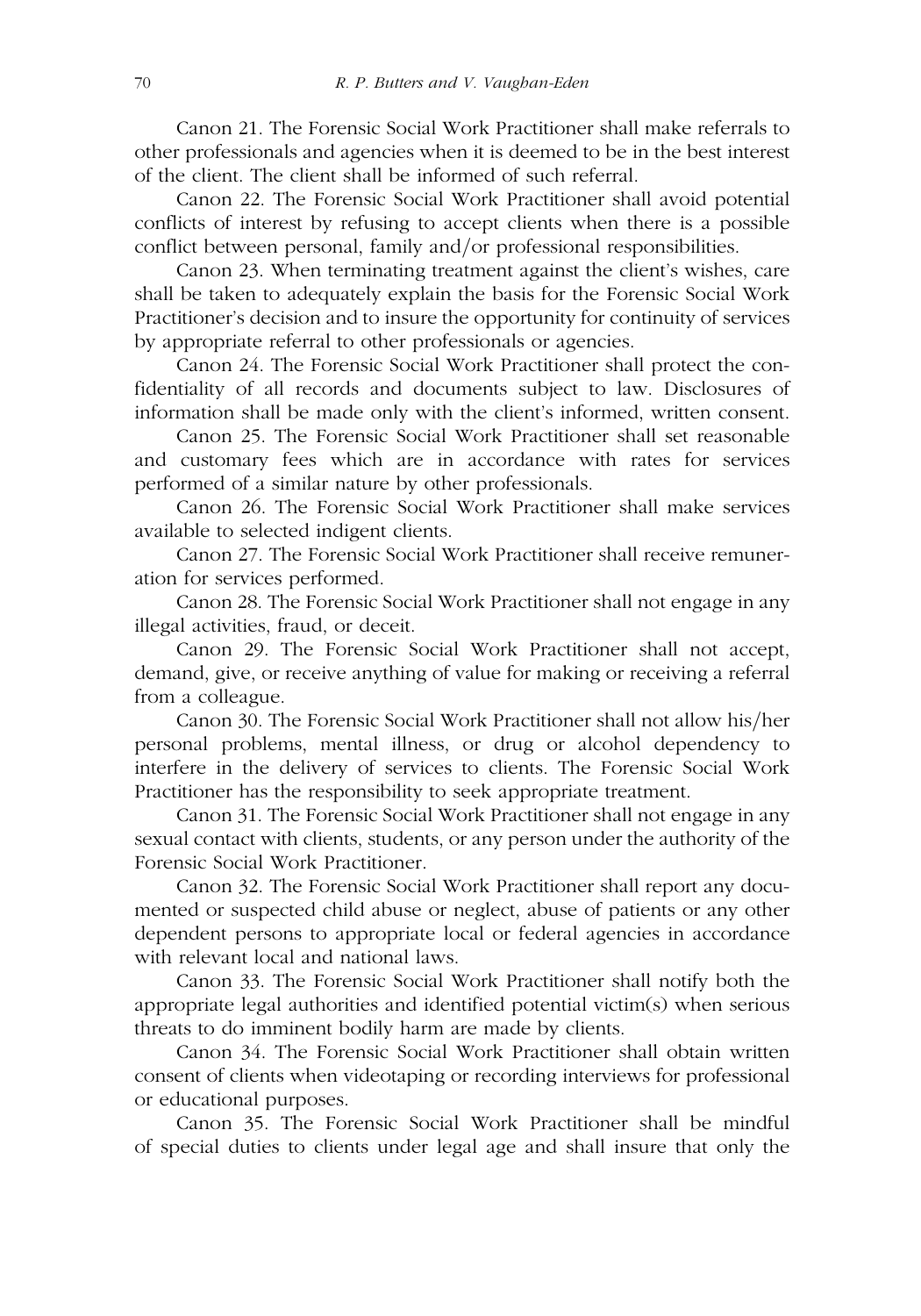necessary information to maximize the client's progress in treatment be given to parents, guardians, or appropriate agencies.

### Section IV: Ethical Responsibility to Society

Canon 36. The Forensic Social Work Practitioner has an obligation to impact proposed legislation affecting the practice of Forensic Social Work.

Canon 37. The Forensic Social Work Practitioner shall promote quality services and high standards for Forensic Social Work care equally to all people.

Canon 38. The Forensic Social Work Practitioner shall not perjure him/herself.

Canon 39. The Forensic Social Work Practitioner shall not delegate duties or responsibilities to any person not qualified to perform those duties or to accept those responsibilities.

Canon 40. The Forensic Social Work Practitioner shall not use professional knowledge and skills in any enterprise detrimental to the public well being.

### REFERENCES

- Appelbaum, P. S. (1997). Ethics in evolution: The incompatibility of clinical and forensic functions. American Journal of Psychiatry, 154, 445–446.
- Barker, R. L., & Branson, D. M. (2000). Forensic social work (2nd ed.). New York: Haworth Press.
- Congress, E. P. (2007). Ethical practice in forensic social work. In A. Roberts & D. Springer (Eds.), Social work in juvenile and criminal justice settings (pp. 75–86). Springfield, IL: Charles C. Thomas.
- Corey, G., Cory, M. S., & Callahan, P. (2007). Issues and ethics in the helping professions (7th ed.). Pacific Grove, CA: Brooks/Cole.
- Council on Social Work Education. (2008). Educational policy and accreditation standards. Washington, DC: Author.
- Greenberg, S. A., & Shuman, D. W. (1997). Irreconcilable conflict between therapeutic and forensic roles. Professional Psychology: Research and Practice, 28, 50–57.
- Greenberg, S. A., & Shuman, D. W. (2007). When worlds collide: Therapeutic and forensic roles. Professional Psychology: Research and Practice, 38, 129–132.
- Heltzel, T. (2007). Compatibility of Therapeutic and Forensic Roles. Professional Psychology: Research and Practice, 38, 122–128.
- Maschi, T., Bradley, C., & Ward, K. (Eds.). (2009). Forensic social work: Psychosocial and legal issues in diverse practice settings. New York: Springer Publishing Company.
- National Association of Social Workers. (n.d.). Ethics training packet. Washington, DC: Author.
- National Association of Social Workers. (1997). Social workers and the law. NASW News, 42, 46–47.